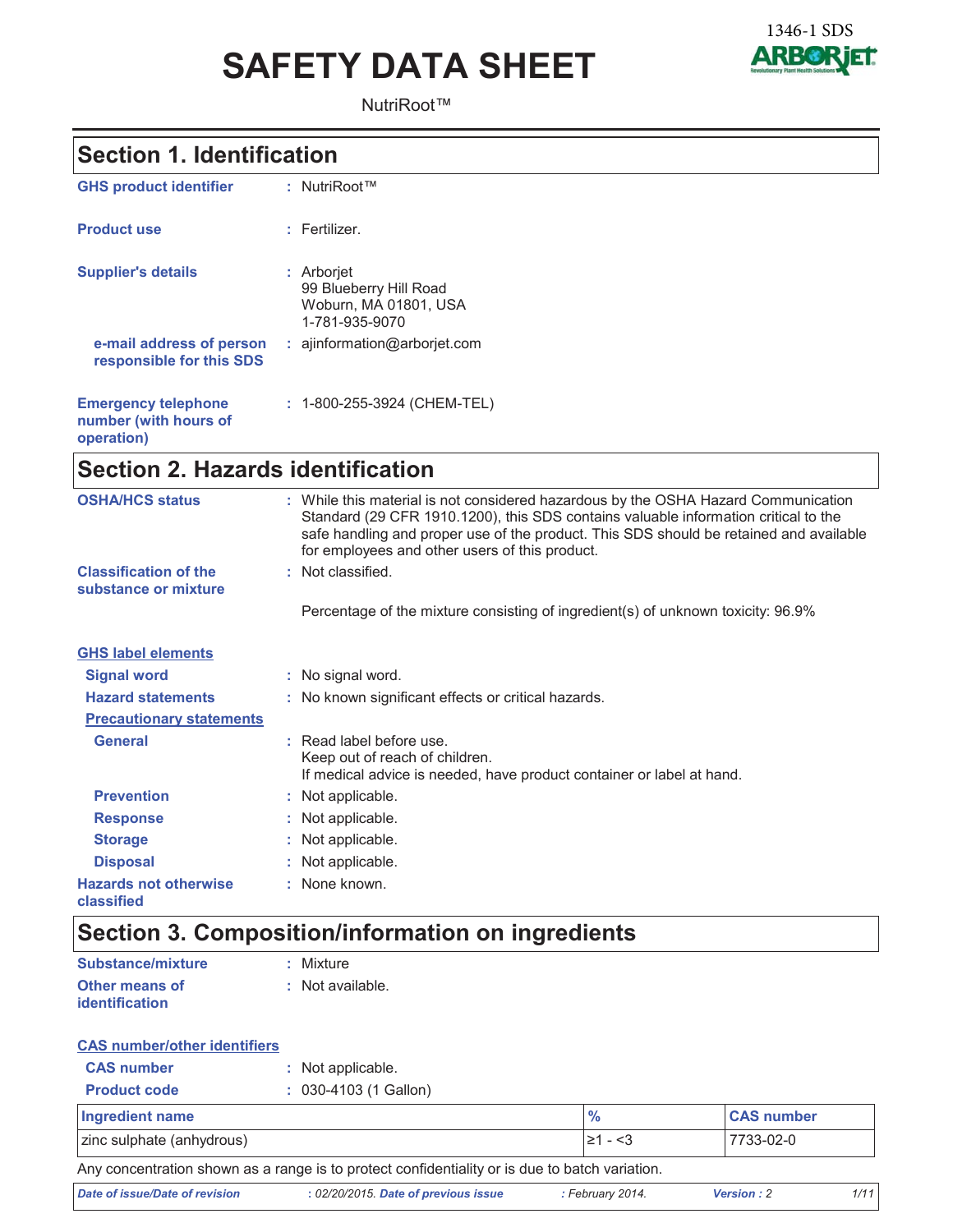### Section 3. Composition/information on ingredients

There are no additional ingredients present which, within the current knowledge of the supplier and in the concentrations applicable, are classified as hazardous to health or the environment and hence require reporting in this section.

Occupational exposure limits, if available, are listed in Section 8.

### **Section 4. First aid measures**

| <b>Description of necessary first aid measures</b> |
|----------------------------------------------------|
|----------------------------------------------------|

| Eye contact         | : Immediately flush eyes with plenty of water, occasionally lifting the upper and lower<br>eyelids. Check for and remove any contact lenses. Get medical attention if irritation<br>occurs.                                                                                                                                                            |
|---------------------|--------------------------------------------------------------------------------------------------------------------------------------------------------------------------------------------------------------------------------------------------------------------------------------------------------------------------------------------------------|
| <b>Inhalation</b>   | : Remove victim to fresh air and keep at rest in a position comfortable for breathing. Get<br>medical attention if symptoms occur. In case of inhalation of decomposition products in<br>a fire, symptoms may be delayed. The exposed person may need to be kept under<br>medical surveillance for 48 hours.                                           |
| <b>Skin contact</b> | : Flush contaminated skin with plenty of water. Remove contaminated clothing and<br>shoes. Get medical attention if symptoms occur.                                                                                                                                                                                                                    |
| <b>Ingestion</b>    | : Wash out mouth with water. Remove victim to fresh air and keep at rest in a position<br>comfortable for breathing. If material has been swallowed and the exposed person is<br>conscious, give small quantities of water to drink. Do not induce vomiting unless<br>directed to do so by medical personnel. Get medical attention if symptoms occur. |

#### Most important symptoms/effects, acute and delayed

| <b>Potential acute health effects</b> |                                                                                                                                                                          |
|---------------------------------------|--------------------------------------------------------------------------------------------------------------------------------------------------------------------------|
| Eye contact                           | : No known significant effects or critical hazards.                                                                                                                      |
| <b>Inhalation</b>                     | : No known significant effects or critical hazards.                                                                                                                      |
| <b>Skin contact</b>                   | : No known significant effects or critical hazards.                                                                                                                      |
| Ingestion                             | : No known significant effects or critical hazards.                                                                                                                      |
| Over-exposure signs/symptoms          |                                                                                                                                                                          |
| <b>Eye contact</b>                    | : No specific data.                                                                                                                                                      |
| <b>Inhalation</b>                     | : No specific data.                                                                                                                                                      |
| <b>Skin contact</b>                   | : No specific data.                                                                                                                                                      |
| Ingestion                             | : No specific data.                                                                                                                                                      |
|                                       |                                                                                                                                                                          |
|                                       | Indication of immediate medical attention and special treatment needed, if necessary                                                                                     |
| Notes to physician                    | : In case of inhalation of decomposition products in a fire, symptoms may be delayed.<br>The exposed person may need to be kept under medical surveillance for 48 hours. |
| <b>Specific treatments</b>            | : No specific treatment.                                                                                                                                                 |
| <b>Protection of first-aiders</b>     | : No action shall be taken involving any personal risk or without suitable training.                                                                                     |

#### See toxicological information (Section 11)

### **Section 5. Fire-fighting measures**

| <b>Extinguishing media</b>                           |                                                                                                 |
|------------------------------------------------------|-------------------------------------------------------------------------------------------------|
| <b>Suitable extinguishing</b><br>media               | : CO2, dry chemical, and water fog. Use media that is appropriate for surrounding<br>materials. |
| Unsuitable extinguishing<br>media                    | None known.                                                                                     |
| <b>Specific hazards arising</b><br>from the chemical | : In a fire or if heated, a pressure increase will occur and the container may burst.           |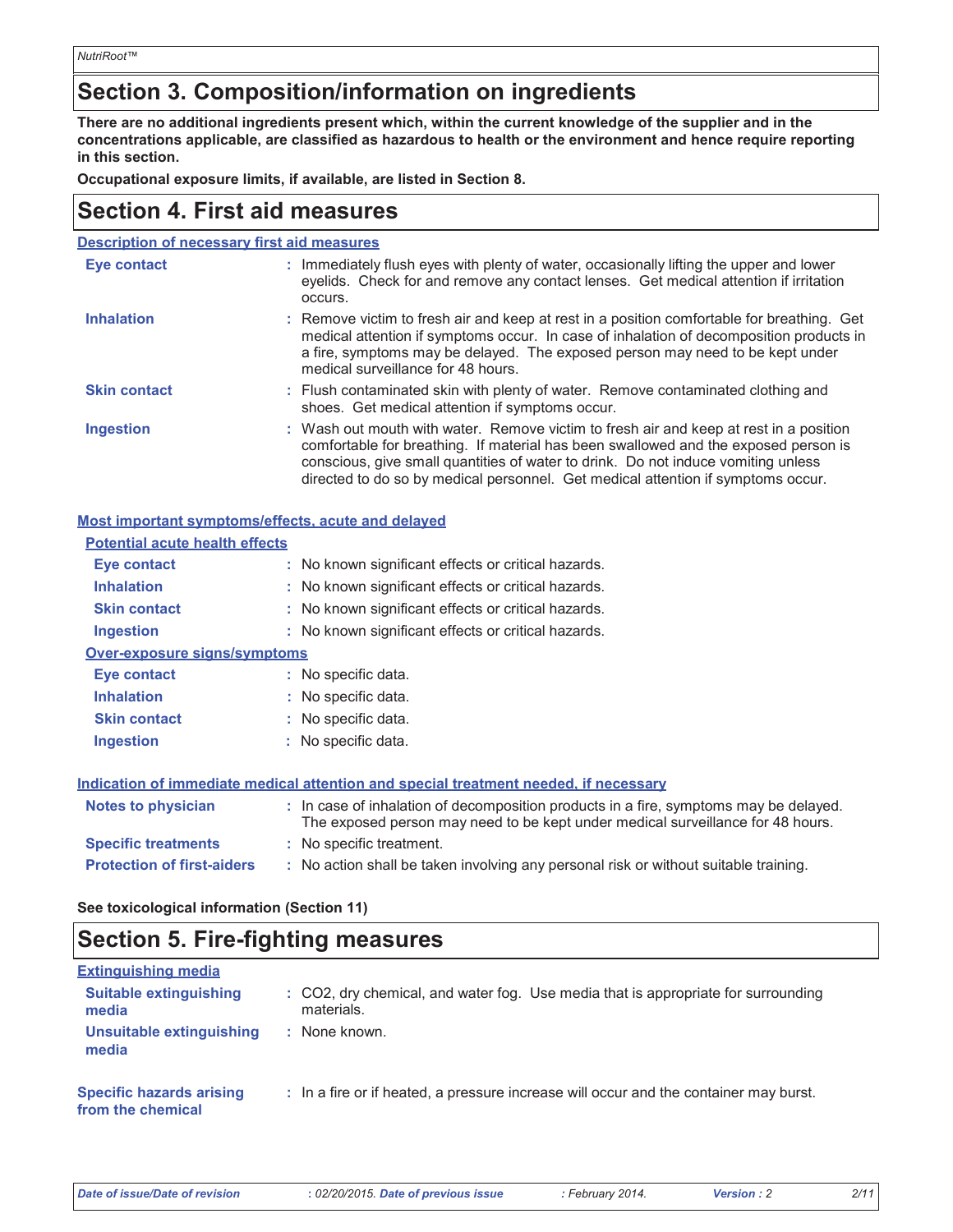# Section 5. Fire-fighting measures

| <b>Hazardous thermal</b><br>decomposition products       | : Decomposition products may include the following materials:<br>nitrogen oxides<br>sulfur oxides<br>phosphorus oxides<br>metal oxide/oxides<br>carbon monoxide<br>carbon dioxide                   |
|----------------------------------------------------------|-----------------------------------------------------------------------------------------------------------------------------------------------------------------------------------------------------|
| <b>Special protective actions</b><br>for fire-fighters   | : Promptly isolate the scene by removing all persons from the vicinity of the incident if<br>there is a fire. No action shall be taken involving any personal risk or without suitable<br>training. |
| <b>Special protective</b><br>equipment for fire-fighters | : Fire-fighters should wear appropriate protective equipment and self-contained breathing<br>apparatus (SCBA) with a full face-piece operated in positive pressure mode.                            |

### Section 6. Accidental release measures

#### Personal precautions, protective equipment and emergency procedures

| For non-emergency<br>personnel                               | : No action shall be taken involving any personal risk or without suitable training.<br>Evacuate surrounding areas. Keep unnecessary and unprotected personnel from<br>entering. Do not touch or walk through spilled material. Put on appropriate personal<br>protective equipment.                                                                                                                                                                                                                                                     |
|--------------------------------------------------------------|------------------------------------------------------------------------------------------------------------------------------------------------------------------------------------------------------------------------------------------------------------------------------------------------------------------------------------------------------------------------------------------------------------------------------------------------------------------------------------------------------------------------------------------|
|                                                              | For emergency responders : If specialised clothing is required to deal with the spillage, take note of any information<br>in Section 8 on suitable and unsuitable materials. See also the information in "For non-<br>emergency personnel".                                                                                                                                                                                                                                                                                              |
| <b>Environmental precautions</b>                             | : Avoid dispersal of spilled material and runoff and contact with soil, waterways, drains<br>and sewers. Inform the relevant authorities if the product has caused environmental<br>pollution (sewers, waterways, soil or air).                                                                                                                                                                                                                                                                                                          |
| <b>Methods and materials for containment and cleaning up</b> |                                                                                                                                                                                                                                                                                                                                                                                                                                                                                                                                          |
| <b>Small spill</b>                                           | : Stop leak if without risk. Move containers from spill area. Dilute with water and mop up<br>if water-soluble. Alternatively, or if water-insoluble, absorb with an inert dry material and<br>place in an appropriate waste disposal container. Dispose of via a licensed waste<br>disposal contractor.                                                                                                                                                                                                                                 |
| <b>Large spill</b>                                           | : Stop leak if without risk. Move containers from spill area. Prevent entry into sewers,<br>water courses, basements or confined areas. Wash spillages into an effluent treatment<br>plant or proceed as follows. Contain and collect spillage with non-combustible,<br>absorbent material e.g. sand, earth, vermiculite or diatomaceous earth and place in<br>container for disposal according to local regulations (see Section 13). Dispose of via a<br>licensed waste disposal contractor. Note: see Section 1 for emergency contact |

### **Section 7. Handling and storage**

| <b>Precautions for safe handling</b>                                             |                                                                                                                                                                                                                                                                                                                                                                                                                                                                                                               |
|----------------------------------------------------------------------------------|---------------------------------------------------------------------------------------------------------------------------------------------------------------------------------------------------------------------------------------------------------------------------------------------------------------------------------------------------------------------------------------------------------------------------------------------------------------------------------------------------------------|
| <b>Protective measures</b>                                                       | : Put on appropriate personal protective equipment (see Section 8).                                                                                                                                                                                                                                                                                                                                                                                                                                           |
| <b>Advice on general</b><br>occupational hygiene                                 | : Eating, drinking and smoking should be prohibited in areas where this material is<br>handled, stored and processed. Workers should wash hands and face before eating,<br>drinking and smoking. Remove contaminated clothing and protective equipment before<br>entering eating areas. See also Section 8 for additional information on hygiene<br>measures.                                                                                                                                                 |
| <b>Conditions for safe storage.</b><br>including any<br><b>incompatibilities</b> | : Store in accordance with local regulations. Store in original container protected from<br>direct sunlight in a dry, cool and well-ventilated area, away from incompatible materials<br>(see Section 10) and food and drink. Keep container tightly closed and sealed until<br>ready for use. Containers that have been opened must be carefully resealed and kept<br>upright to prevent leakage. Do not store in unlabeled containers. Use appropriate<br>containment to avoid environmental contamination. |

information and Section 13 for waste disposal.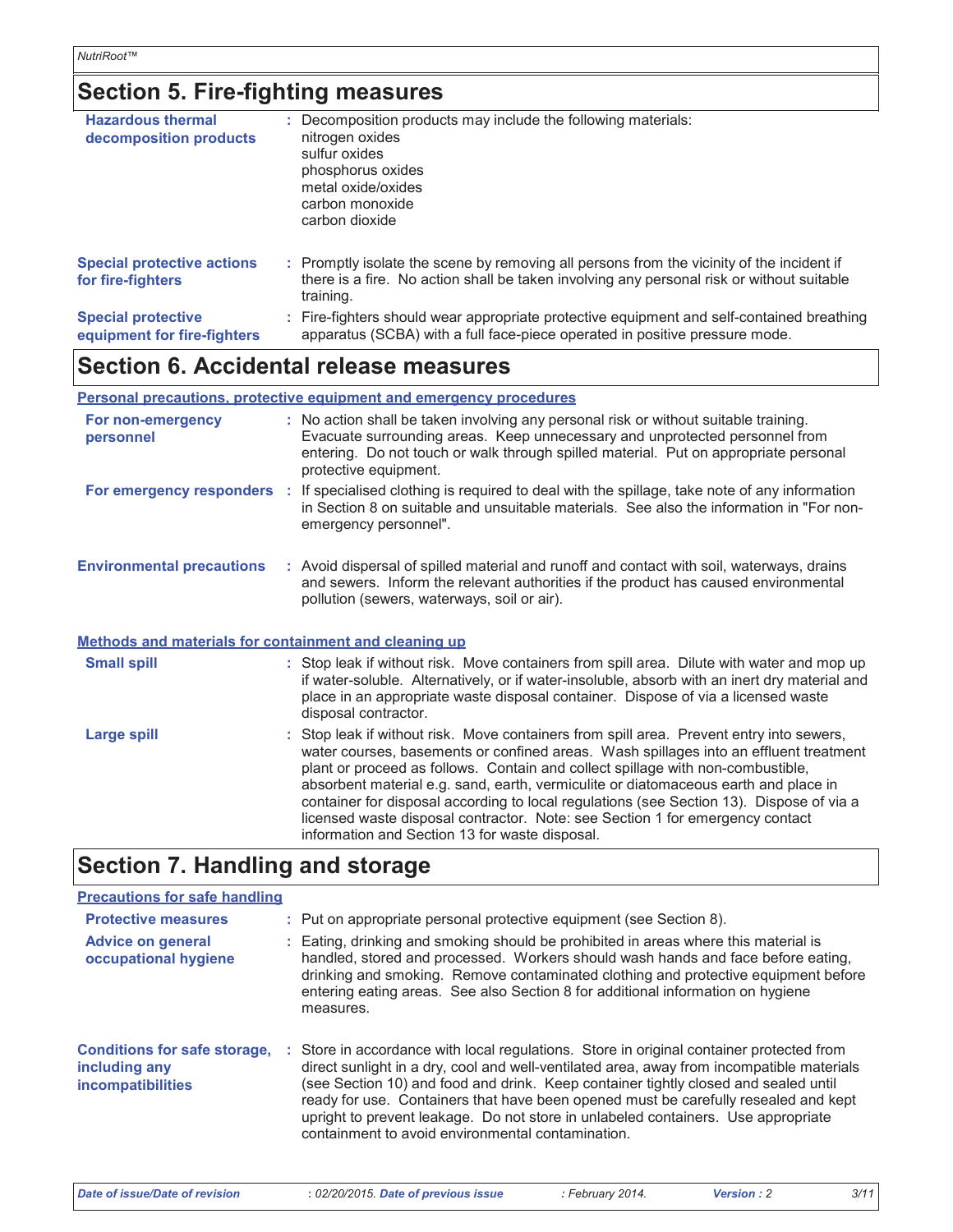### Section 8. Exposure controls/personal protection

#### **Control parameters**

#### **Occupational exposure limits**

None.

| <b>Appropriate engineering</b><br>controls           | : Good general ventilation should be sufficient to control worker exposure to airborne<br>contaminants.                                                                                                                                                                                                                                                                                           |
|------------------------------------------------------|---------------------------------------------------------------------------------------------------------------------------------------------------------------------------------------------------------------------------------------------------------------------------------------------------------------------------------------------------------------------------------------------------|
| <b>Environmental exposure</b><br>controls            | : Emissions from ventilation or work process equipment should be checked to ensure<br>they comply with the requirements of environmental protection legislation. In some<br>cases, fume scrubbers, filters or engineering modifications to the process equipment<br>will be necessary to reduce emissions to acceptable levels.                                                                   |
| <b>Individual protection measures</b>                |                                                                                                                                                                                                                                                                                                                                                                                                   |
| <b>Hygiene measures</b>                              | : Wash hands, forearms and face thoroughly after handling chemical products, before<br>eating, smoking and using the lavatory and at the end of the working period.<br>Appropriate techniques should be used to remove potentially contaminated clothing.<br>Wash contaminated clothing before reusing. Ensure that eyewash stations and safety<br>showers are close to the workstation location. |
| <b>Eye/face protection</b>                           | : Safety eyewear complying with an approved standard should be used when a risk<br>assessment indicates this is necessary to avoid exposure to liquid splashes, mists,<br>gases or dusts. If contact is possible, the following protection should be worn, unless<br>the assessment indicates a higher degree of protection: safety glasses with side-<br>shields.                                |
|                                                      | Recommended: splash goggles                                                                                                                                                                                                                                                                                                                                                                       |
| <b>Skin protection</b>                               |                                                                                                                                                                                                                                                                                                                                                                                                   |
| <b>Hand protection</b>                               | : Chemical-resistant, impervious gloves complying with an approved standard should be<br>worn at all times when handling chemical products if a risk assessment indicates this is<br>necessary.<br>Recommended: rubber gloves                                                                                                                                                                     |
| <b>Body protection</b>                               | : Personal protective equipment for the body should be selected based on the task being<br>performed and the risks involved and should be approved by a specialist before<br>handling this product.                                                                                                                                                                                               |
| <b>Other skin protection</b>                         | : Appropriate footwear and any additional skin protection measures should be selected<br>based on the task being performed and the risks involved and should be approved by a<br>specialist before handling this product.                                                                                                                                                                         |
| <b>Respiratory protection</b>                        | : Use a properly fitted, air-purifying or air-fed respirator complying with an approved<br>standard if a risk assessment indicates this is necessary. Respirator selection must be<br>based on known or anticipated exposure levels, the hazards of the product and the safe<br>working limits of the selected respirator.                                                                        |
| <b>Personal protective</b><br>equipment (Pictograms) |                                                                                                                                                                                                                                                                                                                                                                                                   |

# Section 9. Physical and chemical properties

| Date of issue/Date of revision | : 02/20/2015. Date of previous issue | : February 2014 | <b>Version: 2</b> | 4/11 |
|--------------------------------|--------------------------------------|-----------------|-------------------|------|
| <b>Flash point</b>             | : Not available.                     |                 |                   |      |
| <b>Boiling point</b>           | : $100^{\circ}$ C (212 $^{\circ}$ F) |                 |                   |      |
| <b>Melting point</b>           | : Not available.                     |                 |                   |      |
| pH                             | : 3.9                                |                 |                   |      |
| <b>Odor threshold</b>          | $:$ Not available.                   |                 |                   |      |
| <b>Odor</b>                    | : Slightly aromatic, earthy [Slight] |                 |                   |      |
| <b>Color</b>                   | : Brown.                             |                 |                   |      |
| <b>Physical state</b>          | $:$ Liquid.                          |                 |                   |      |
| <b>Appearance</b>              |                                      |                 |                   |      |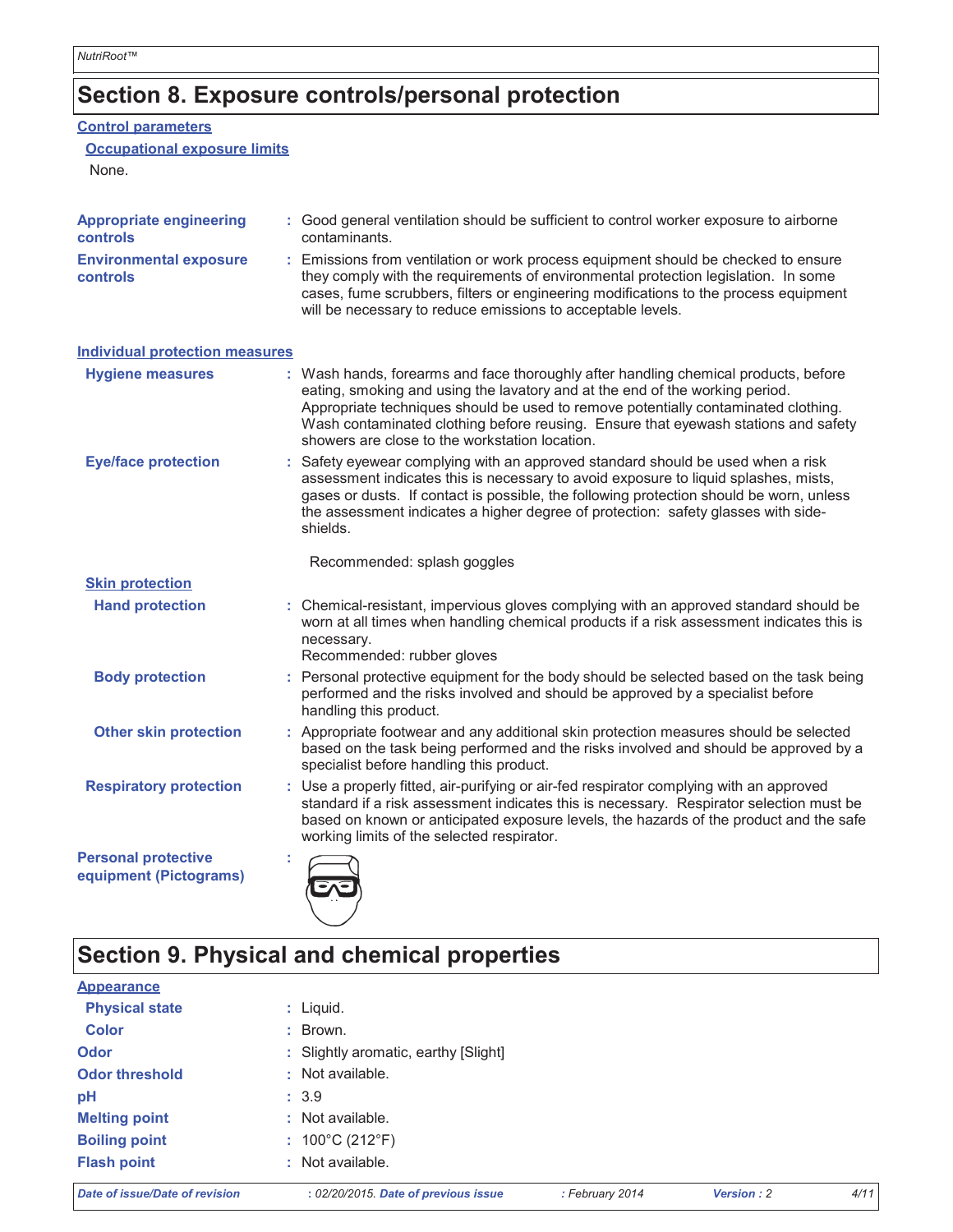### Section 9. Physical and chemical properties

| <b>Evaporation rate</b>                           | : Not available.                                         |
|---------------------------------------------------|----------------------------------------------------------|
| <b>Flammability (solid, gas)</b>                  | : Not available.                                         |
| Lower and upper explosive<br>(flammable) limits   | : Not available.                                         |
| <b>Vapor pressure</b>                             | : Not available.                                         |
| Vapor density                                     | : Not available.                                         |
| <b>Relative density</b>                           | : Not available.                                         |
| <b>Solubility</b>                                 | : Easily soluble in the following materials: cold water. |
| <b>Partition coefficient: n-</b><br>octanol/water | : Not available.                                         |
| <b>Auto-ignition temperature</b>                  | : Not available.                                         |
| <b>Decomposition temperature</b>                  | : Not available.                                         |
| <b>Viscosity</b>                                  | : Not available.                                         |

### **Section 10. Stability and reactivity**

| <b>Hazardous decomposition</b><br>products   | : Under normal conditions of storage and use, hazardous decomposition products should<br>not be produced. |
|----------------------------------------------|-----------------------------------------------------------------------------------------------------------|
| Incompatible materials                       | : Strong acids or alkali materials and strong oxidizers.                                                  |
| <b>Conditions to avoid</b>                   | : No specific data.                                                                                       |
| <b>Possibility of hazardous</b><br>reactions | : Under normal conditions of storage and use, hazardous reactions will not occur.                         |
| <b>Chemical stability</b>                    | : The product is stable.                                                                                  |
| <b>Reactivity</b>                            | : No specific test data related to reactivity available for this product or its ingredients.              |

### **Section 11. Toxicological information**

#### Information on toxicological effects

#### **Acute toxicity**

Not available.

#### **Irritation/Corrosion**

| <b>Product/ingredient name</b> | <b>Result</b>              | <b>Species</b> | <b>Score</b> | <b>Exposure</b> | <b>Observation</b> |
|--------------------------------|----------------------------|----------------|--------------|-----------------|--------------------|
| zinc sulphate (anhydrous)      | l Eves - Moderate irritant | <b>Rabbit</b>  |              | 420             |                    |
|                                |                            |                |              | Micrograms      |                    |

#### **Sensitization**

Not available.

**Mutagenicity** Not available.

#### **Carcinogenicity**

Not available.

#### **Reproductive toxicity**

Not available.

#### **Teratogenicity**

Not available.

#### Specific target organ toxicity (single exposure)

Version: 2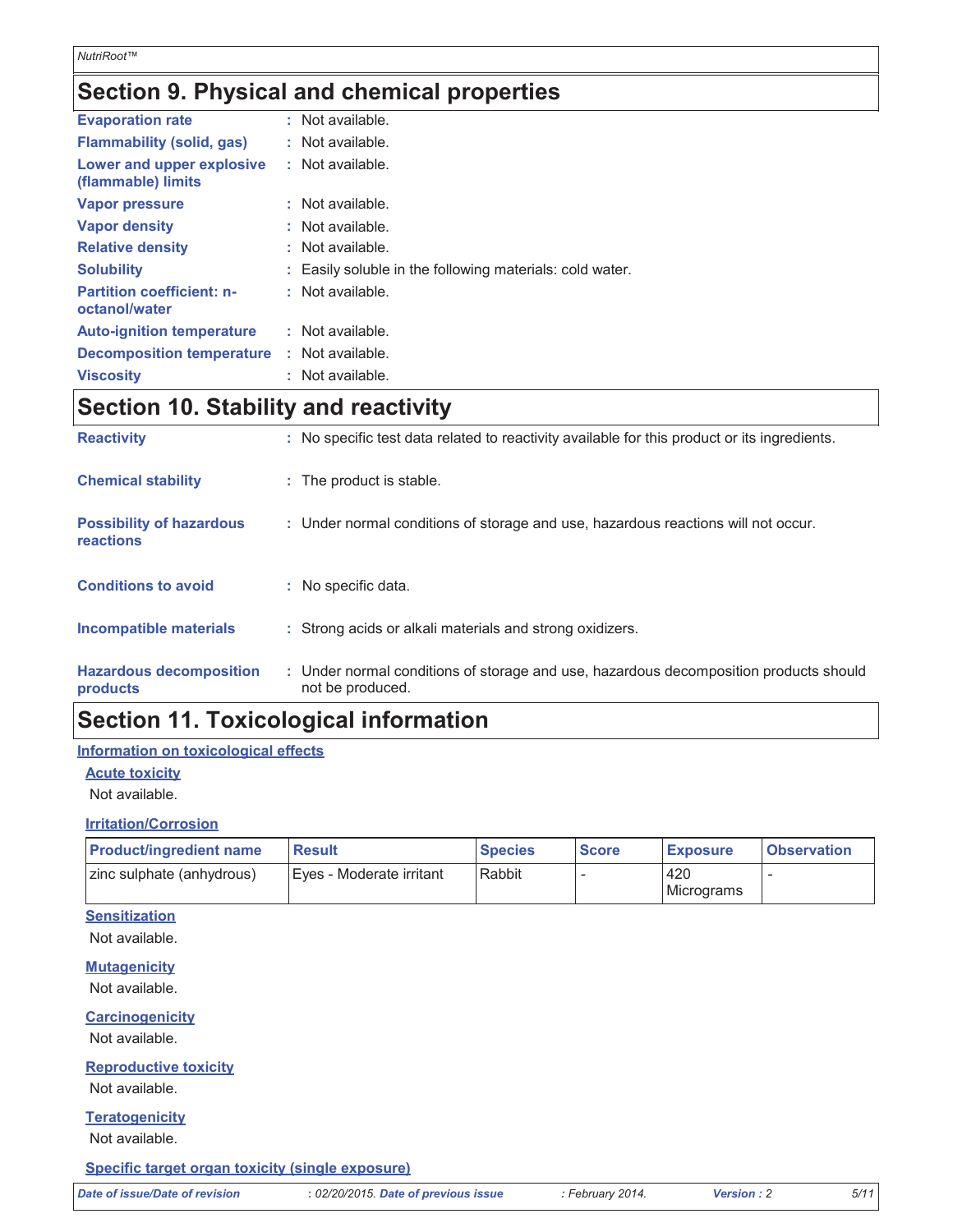# Section 11. Toxicological information

Not available.

Specific target organ toxicity (repeated exposure) Not available.

**Aspiration hazard** 

Not available.

| <b>Information on the likely</b><br>routes of exposure | : Not available.                                                                         |
|--------------------------------------------------------|------------------------------------------------------------------------------------------|
| <b>Potential acute health effects</b>                  |                                                                                          |
| <b>Eye contact</b>                                     | No known significant effects or critical hazards.                                        |
| <b>Inhalation</b>                                      | : No known significant effects or critical hazards.                                      |
| <b>Skin contact</b>                                    | : No known significant effects or critical hazards.                                      |
| <b>Ingestion</b>                                       | No known significant effects or critical hazards.                                        |
|                                                        | Symptoms related to the physical, chemical and toxicological characteristics             |
| <b>Eye contact</b>                                     | : No specific data.                                                                      |
| <b>Inhalation</b>                                      | : No specific data.                                                                      |
| <b>Skin contact</b>                                    | : No specific data.                                                                      |
| Ingestion                                              | : No specific data.                                                                      |
|                                                        | Delayed and immediate effects and also chronic effects from short and long term exposure |
| <b>Short term exposure</b>                             |                                                                                          |
| <b>Potential immediate</b><br>effects                  | : Not available.                                                                         |
| <b>Potential delayed effects</b>                       | : Not available.                                                                         |
| Long term exposure                                     |                                                                                          |
| <b>Potential immediate</b><br>effects                  | : Not available.                                                                         |
| <b>Potential delayed effects</b>                       | : Not available.                                                                         |
| <b>Potential chronic health effects</b>                |                                                                                          |
| Not available.                                         |                                                                                          |
| General                                                | : No known significant effects or critical hazards.                                      |
| <b>Carcinogenicity</b>                                 | No known significant effects or critical hazards.                                        |
| <b>Mutagenicity</b>                                    | : No known significant effects or critical hazards.                                      |
| <b>Teratogenicity</b>                                  | : No known significant effects or critical hazards.                                      |
| <b>Developmental effects</b>                           | : No known significant effects or critical hazards.                                      |
| <b>Fertility effects</b>                               | No known significant effects or critical hazards.                                        |
|                                                        |                                                                                          |

#### **Numerical measures of toxicity**

| <b>Acute toxicity estimates</b> |                  |  |  |
|---------------------------------|------------------|--|--|
| Route                           | <b>ATE value</b> |  |  |
| Oral                            | 2563.5 mg/kg     |  |  |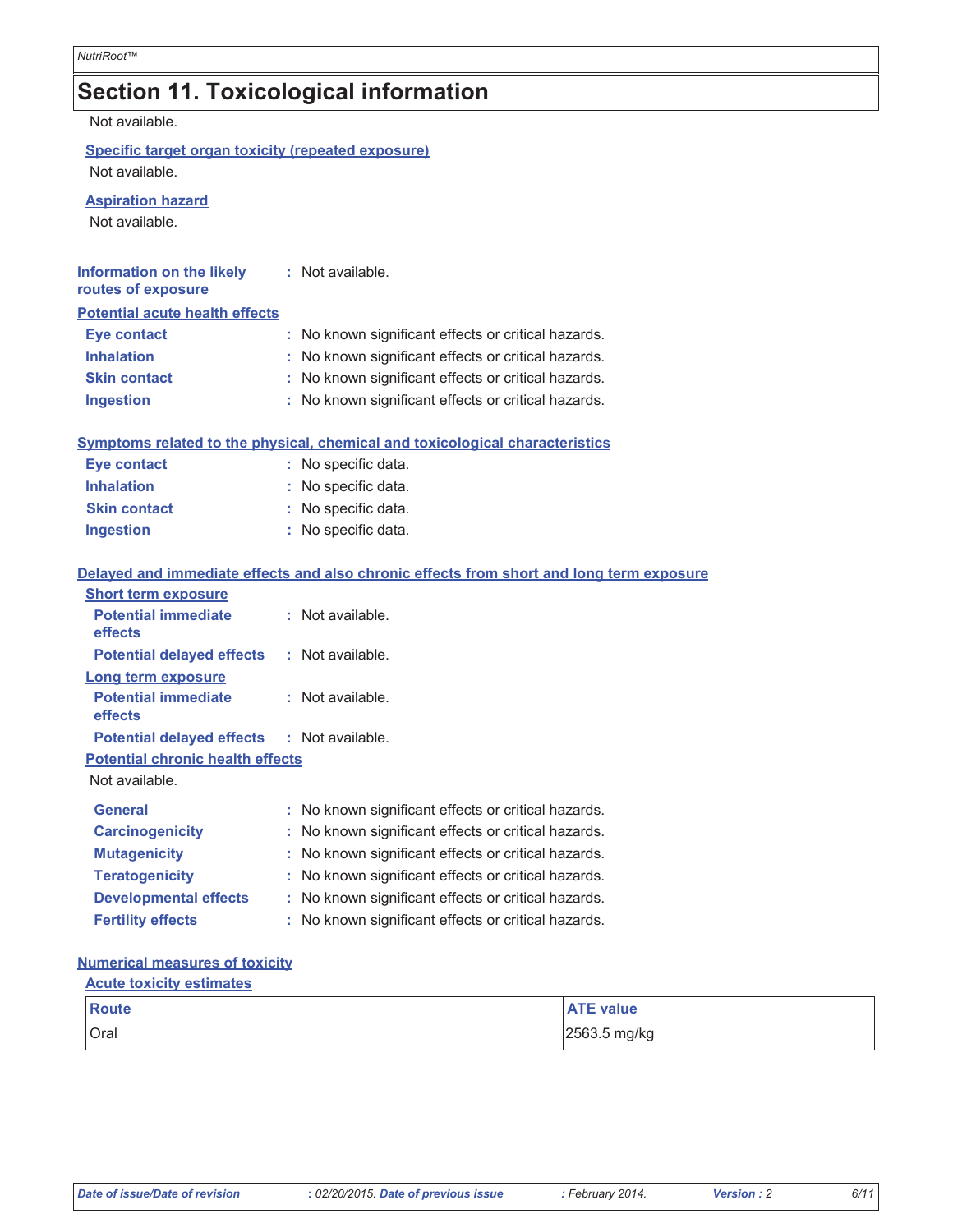### **Section 12. Ecological information**

#### **Toxicity**

| <b>Product/ingredient name</b> | <b>Result</b>                        | <b>Species</b>                                                                       | <b>Exposure</b> |
|--------------------------------|--------------------------------------|--------------------------------------------------------------------------------------|-----------------|
| zinc sulphate (anhydrous)      | Acute IC50 44.8 µg/l Fresh water     | Algae - Pseudokirchneriella<br>subcapitata - Exponential growth<br>phase             | 72 hours        |
|                                | Acute LC50 4 µg/l Marine water       | Crustaceans - Temora stylifera -<br>Adult                                            | 48 hours        |
|                                | Acute LC50 21.8 µg/l Fresh water     | Daphnia - Daphnia magna -<br>Neonate                                                 | 48 hours        |
|                                | Acute LC50 2.36 µg/l Fresh water     | Fish - Cirrhinus mrigala                                                             | 96 hours        |
|                                | Chronic NOEC 142.5 µg/l Marine water | Algae - Ulva fasciata - Zoea                                                         | 96 hours        |
|                                | Chronic NOEC 45 µg/l Marine water    | Crustaceans - Acanthomysis<br>costata - Juvenile (Fledgling,<br>Hatchling, Weanling) | 21 days         |
|                                | Chronic NOEC 1.7 mg/l Fresh water    | Daphnia - Daphnia magna -<br>Neonate                                                 | 21 days         |
|                                | Chronic NOEC 26 µg/l Fresh water     | l Fish - Jordanella floridae                                                         | 100 days        |

#### **Persistence and degradability**

Not available.

#### **Bioaccumulative potential**

| <b>Product/ingredient name</b> | $\mathsf{LogP}_\mathsf{ow}$ |       | <b>Potential</b> |
|--------------------------------|-----------------------------|-------|------------------|
| zinc sulphate (anhydrous)      | $-0.07$                     | 60960 | high             |

#### **Mobility in soil**

| <b>Soil/water partition</b> | : Not available. |
|-----------------------------|------------------|
| <b>coefficient (Koc)</b>    |                  |

| <b>Other adverse effects</b> |  |
|------------------------------|--|
|------------------------------|--|

Other adverse effects : No known significant effects or critical hazards.

### **Section 13. Disposal considerations**

| <b>Disposal methods</b> | : The generation of waste should be avoided or minimized wherever possible. Disposal<br>of this product, solutions and any by-products should at all times comply with the<br>requirements of environmental protection and waste disposal legislation and any<br>regional local authority requirements. Dispose of surplus and non-recyclable products<br>via a licensed waste disposal contractor. Waste should not be disposed of untreated to<br>the sewer unless fully compliant with the requirements of all authorities with jurisdiction.<br>Waste packaging should be recycled. Incineration or landfill should only be considered<br>when recycling is not feasible. This material and its container must be disposed of in a<br>safe way. Empty containers or liners may retain some product residues. Avoid<br>dispersal of spilled material and runoff and contact with soil, waterways, drains and |
|-------------------------|-----------------------------------------------------------------------------------------------------------------------------------------------------------------------------------------------------------------------------------------------------------------------------------------------------------------------------------------------------------------------------------------------------------------------------------------------------------------------------------------------------------------------------------------------------------------------------------------------------------------------------------------------------------------------------------------------------------------------------------------------------------------------------------------------------------------------------------------------------------------------------------------------------------------|
|                         | sewers.                                                                                                                                                                                                                                                                                                                                                                                                                                                                                                                                                                                                                                                                                                                                                                                                                                                                                                         |

### **Section 14. Transport information**

|                                | <b>DOT</b><br><b>Classification</b> | <b>TDG</b><br><b>Classification</b>  | <b>Mexico</b><br><b>Classification</b> | <b>ADR/RID</b>   | <b>IMDG</b>   | <b>IATA</b>   |
|--------------------------------|-------------------------------------|--------------------------------------|----------------------------------------|------------------|---------------|---------------|
| UN number                      | UN3082                              | Not available.                       | <b>UN3082</b>                          | <b>UN3082</b>    | <b>UN3082</b> | <b>UN3082</b> |
|                                |                                     |                                      |                                        |                  |               |               |
|                                |                                     |                                      |                                        |                  |               |               |
| Date of issue/Date of revision |                                     | : 02/20/2015. Date of previous issue |                                        | : February 2014. | Version: 2    | 7/11          |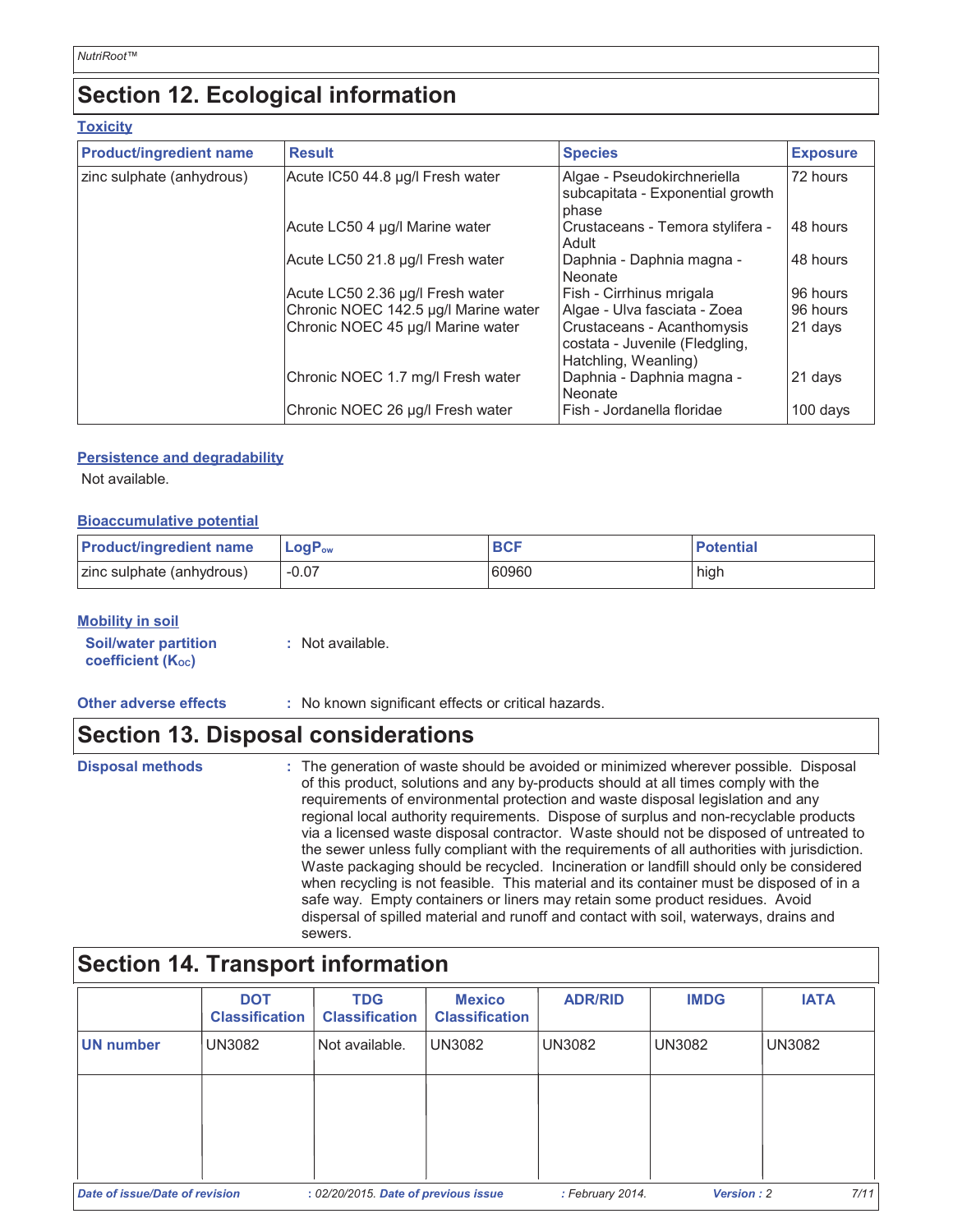| NutriRoot™                               |                                                                                                                                                                                                                                                                                                                                                                                                                                                                                                                                                                           |                |                                                                                                                                        |                                                                                                                                                                 |                                                                                                                             |                                                                                                                                  |
|------------------------------------------|---------------------------------------------------------------------------------------------------------------------------------------------------------------------------------------------------------------------------------------------------------------------------------------------------------------------------------------------------------------------------------------------------------------------------------------------------------------------------------------------------------------------------------------------------------------------------|----------------|----------------------------------------------------------------------------------------------------------------------------------------|-----------------------------------------------------------------------------------------------------------------------------------------------------------------|-----------------------------------------------------------------------------------------------------------------------------|----------------------------------------------------------------------------------------------------------------------------------|
| <b>Section 14. Transport information</b> |                                                                                                                                                                                                                                                                                                                                                                                                                                                                                                                                                                           |                |                                                                                                                                        |                                                                                                                                                                 |                                                                                                                             |                                                                                                                                  |
| <b>UN proper</b><br>shipping name        | ENVIRONMENTALLY<br><b>HAZARDOUS</b><br>SUBSTANCE,<br>LIQUID, N.O.S.<br>(iron (II) sulfate)                                                                                                                                                                                                                                                                                                                                                                                                                                                                                | Not available. | <b>ENVIRONMENTALLY</b><br><b>HAZARDOUS</b><br>SUBSTANCE,<br>LIQUID, N.O.S.<br>(iron (II) sulfate,<br>manganese<br>sulphate)            | <b>ENVIRONMENTALLY</b><br><b>HAZARDOUS</b><br>SUBSTANCE,<br>LIQUID, N.O.S.<br>(iron (II) sulfate,<br>manganese<br>sulphate)                                     | <b>ENVIRONMENTALLY</b><br><b>HAZARDOUS</b><br>SUBSTANCE,<br>LIQUID, N.O.S.<br>(iron (II) sulfate,<br>manganese<br>sulphate) | <b>ENVIRONMENTALLY</b><br><b>HAZARDOUS</b><br>SUBSTANCE,<br>LIQUID, N.O.S.<br>(iron (II) sulfate,<br>manganese<br>sulphate)      |
| <b>Transport</b><br>hazard class(es)     | 9                                                                                                                                                                                                                                                                                                                                                                                                                                                                                                                                                                         | Not available. | $\boldsymbol{9}$                                                                                                                       | 9                                                                                                                                                               | 9                                                                                                                           | 9                                                                                                                                |
| <b>Transport Label</b>                   | đЉ                                                                                                                                                                                                                                                                                                                                                                                                                                                                                                                                                                        |                | ɗՒ,<br>$\mathbf{\mathbf{\mathbf{\mathbf{\Psi}}}}$                                                                                      | $\hat{A}$ lh,<br>$\bigstar$                                                                                                                                     | $\mathcal{A}$ th,<br>$\frac{1}{2}$                                                                                          | ,41h,<br>$\frac{1}{2}$                                                                                                           |
| <b>Packing group</b>                     | $\mathbf{III}$                                                                                                                                                                                                                                                                                                                                                                                                                                                                                                                                                            |                | $\ensuremath{\mathsf{III}}\xspace$                                                                                                     | $\begin{array}{c} \hline \end{array}$                                                                                                                           | $\vert\vert\vert$                                                                                                           | $\mathbf{III}$                                                                                                                   |
| <b>Environmental</b><br>hazards          | No.                                                                                                                                                                                                                                                                                                                                                                                                                                                                                                                                                                       | No.            | Yes.                                                                                                                                   | Yes.                                                                                                                                                            | Marine<br>Pollutant: Yes                                                                                                    | Yes.                                                                                                                             |
| <b>Additional</b><br>information         | Reportable<br>quantity<br>32258.1 lbs /<br>14645.2 kg<br>[2999.1 gal /<br>11352.8 L]<br>The<br>classification of<br>the product is<br>due solely to<br>the presence<br>of one or more<br><b>US DOT-listed</b><br>'Hazardous<br>substances'<br>that are<br>subject to<br>reportable<br>quantity<br>requirements<br>and only<br>applies to<br>shipments of<br>packages<br>greater than, or<br>equal to, the<br>product<br>reportable<br>quantity.<br>Package sizes<br>less than the<br>product<br>reportable<br>quantity are<br>not regulated<br>as hazardous<br>materials. |                | The<br>environmentally<br>hazardous<br>substance<br>mark is not<br>required when<br>transported in<br>sizes of $\leq 5$ L or<br>≤5 kg. | The<br>environmentally<br>hazardous<br>substance<br>mark is not<br>required when<br>transported in<br>sizes of ≤5 L or<br>$≤5$ kg.<br><b>Tunnel code</b><br>(E) | The marine<br>pollutant mark<br>is not required<br>when<br>transported in<br>sizes of ≤5 L or<br>$≤5$ kg.                   | The<br>environmentally<br>hazardous<br>substance<br>mark is not<br>required when<br>transported in<br>sizes of ≤5 L or<br>≤5 kg. |

 $\mathbf{r}$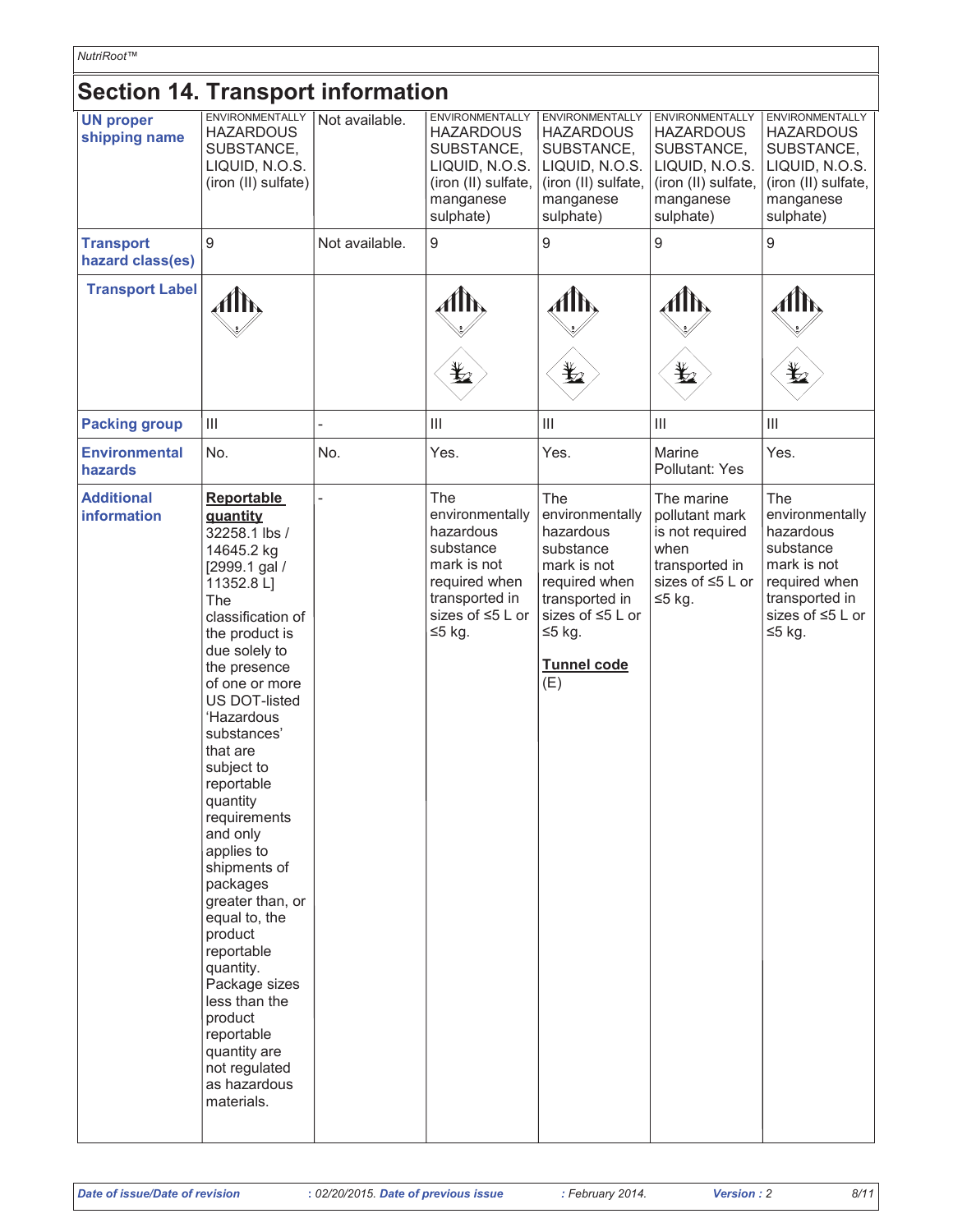# **Section 14. Transport information**

|  | Special precautions for user : Transport within user's premises: always transport in closed containers that are |
|--|-----------------------------------------------------------------------------------------------------------------|
|  | upright and secure. Ensure that persons transporting the product know what to do in the                         |
|  | event of an accident or spillage.                                                                               |
|  |                                                                                                                 |

#### Transport in bulk according : Not available. to Annex II of MARPOL 73/78 and the IBC Code

| Section 15. Regulatory information<br><b>U.S. Federal regulations</b>             |  |                                                                                                                                   |             |               |                 |                  |                |
|-----------------------------------------------------------------------------------|--|-----------------------------------------------------------------------------------------------------------------------------------|-------------|---------------|-----------------|------------------|----------------|
|                                                                                   |  | : TSCA 8(a) CDR Exempt/Partial exemption: Not determined                                                                          |             |               |                 |                  |                |
|                                                                                   |  | United States inventory (TSCA 8b): All components are listed or exempted.<br>Clean Water Act (CWA) 307: zinc sulphate (anhydrous) |             |               |                 |                  |                |
|                                                                                   |  |                                                                                                                                   |             |               |                 |                  |                |
|                                                                                   |  | Clean Water Act (CWA) 311: zinc sulphate (anhydrous); iron (II) sulfate                                                           |             |               |                 |                  |                |
| <b>Clean Air Act Section 112</b><br>(b) Hazardous Air<br><b>Pollutants (HAPs)</b> |  | : Listed                                                                                                                          |             |               |                 |                  |                |
| <b>Clean Air Act Section 602</b><br><b>Class I Substances</b>                     |  | : Not listed                                                                                                                      |             |               |                 |                  |                |
| <b>Clean Air Act Section 602</b><br><b>Class II Substances</b>                    |  | : Not listed                                                                                                                      |             |               |                 |                  |                |
| <b>DEA List I Chemicals</b><br>(Precursor Chemicals)                              |  | : Not listed                                                                                                                      |             |               |                 |                  |                |
| <b>DEA List II Chemicals</b><br><b>(Essential Chemicals)</b>                      |  | : Not listed                                                                                                                      |             |               |                 |                  |                |
| <b>SARA 302/304</b><br><b>Composition/information on ingredients</b>              |  |                                                                                                                                   |             |               |                 |                  |                |
| No products were found.                                                           |  |                                                                                                                                   |             |               |                 |                  |                |
|                                                                                   |  |                                                                                                                                   |             |               |                 |                  |                |
| <b>SARA 304 RQ</b>                                                                |  | : Not applicable.                                                                                                                 |             |               |                 |                  |                |
| <b>SARA 311/312</b><br><b>Classification</b>                                      |  |                                                                                                                                   |             |               |                 |                  |                |
|                                                                                   |  | : Not applicable.                                                                                                                 |             |               |                 |                  |                |
| <b>Composition/information on ingredients</b>                                     |  |                                                                                                                                   |             |               |                 |                  |                |
| <b>Name</b>                                                                       |  | $\frac{9}{6}$                                                                                                                     | <b>Fire</b> | <b>Sudden</b> | <b>Reactive</b> | <b>Immediate</b> | <b>Delayed</b> |

| l Name                    | "⁄o      | <b>Fire</b> | I Sudden i<br>hazard release of<br><b>pressure</b> | Reactive | <b>Timmediate</b><br>(acute)<br>health<br>hazard | <b>I</b> Delaved<br>(chronic)<br>health<br>hazard |
|---------------------------|----------|-------------|----------------------------------------------------|----------|--------------------------------------------------|---------------------------------------------------|
| zinc sulphate (anhydrous) | l≥1 - <3 | 'No.        | No.                                                | No.      | Yes.                                             | No.                                               |

#### **SARA 313**

|                                           | <b>Product name</b>                                                                  | <b>CAS number</b>                   | $\frac{0}{0}$                                |
|-------------------------------------------|--------------------------------------------------------------------------------------|-------------------------------------|----------------------------------------------|
| <b>Form R - Reporting</b><br>requirements | manganese sulphate<br>diammonium hydrogenorthophosphate<br>zinc sulphate (anhydrous) | 7785-87-7<br>7783-28-0<br>7733-02-0 | $\geq 1 - 3$<br>$\geq 1 - 3$<br>$\geq 1 - 3$ |
| <b>Supplier notification</b>              | manganese sulphate<br>diammonium hydrogenorthophosphate<br>zinc sulphate (anhydrous) | 7785-87-7<br>7783-28-0<br>7733-02-0 | $\geq 1 - 3$<br>$\geq 1 - 3$<br>$\geq 1 - 3$ |

SARA 313 notifications must not be detached from the SDS and any copying and redistribution of the SDS shall include copying and redistribution of the notice attached to copies of the SDS subsequently redistributed.

 $9/11$ 

#### **State regulations**

| <b>Massachusetts</b>           | : The following components are listed: ZINC SULFATE; FERROUS SULFATE<br>(HEPAHYDRATE) |                  |                   |  |
|--------------------------------|---------------------------------------------------------------------------------------|------------------|-------------------|--|
| <b>New York</b>                | : The following components are listed: Zinc sulfate; Ferrous sulfate                  |                  |                   |  |
| Date of issue/Date of revision | : 02/20/2015. Date of previous issue                                                  | : February 2014. | <b>Version: 2</b> |  |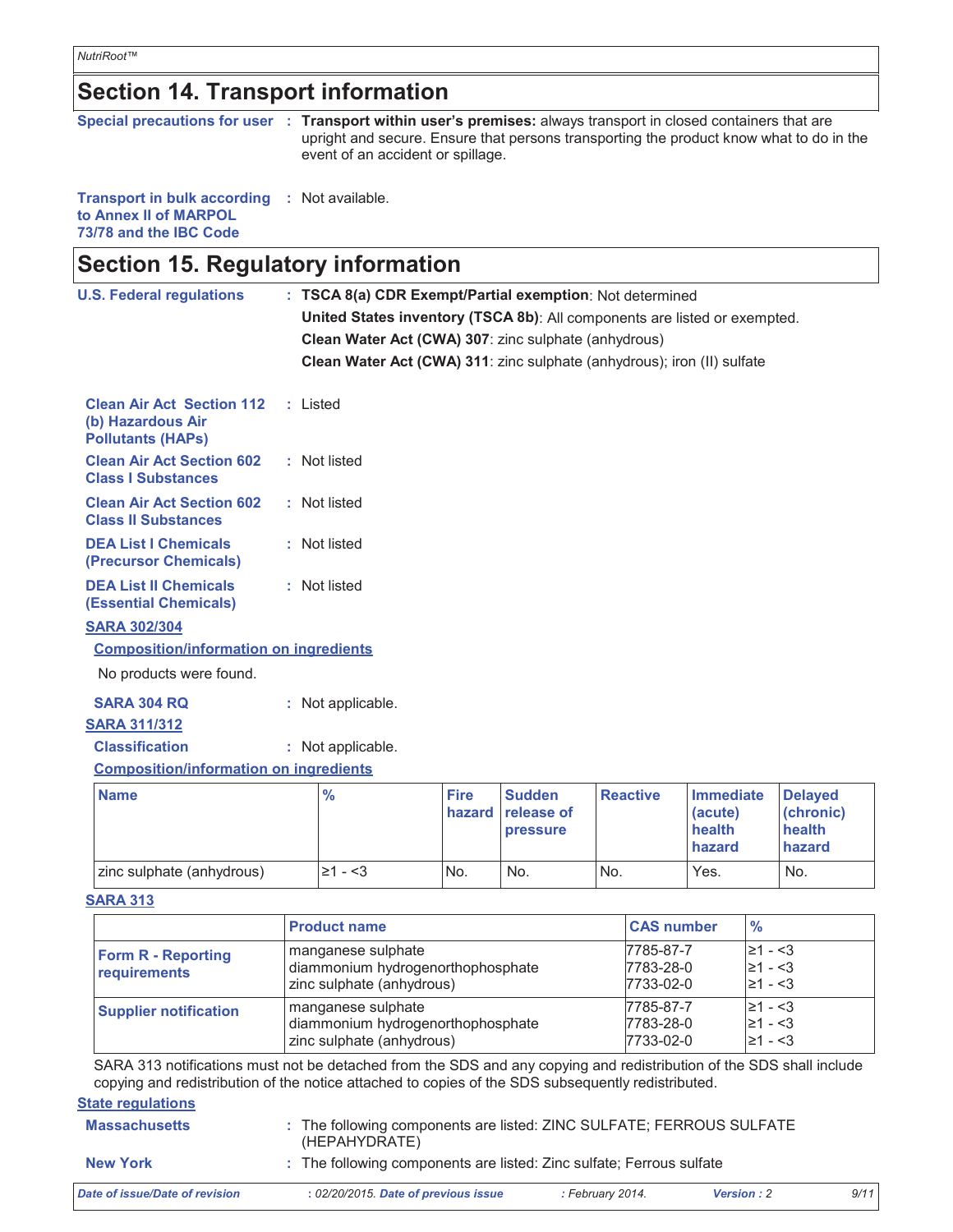### **Section 15. Regulatory information**

| <b>New Jersey</b>                             | : The following components are listed: ZINC SULFATE; SULFURIC ACID, ZINC SALT (1:<br>1)                        |
|-----------------------------------------------|----------------------------------------------------------------------------------------------------------------|
| <b>Pennsylvania</b>                           | : The following components are listed: SULFURIC ACID, ZINC SALT (1:1);<br>MANGANESE COMPOUNDS; FERROUS SULFATE |
| <b>International regulations</b>              |                                                                                                                |
|                                               | <b>Chemical Weapon Convention List Schedules I, II &amp; III Chemicals</b>                                     |
| Not listed.                                   |                                                                                                                |
| <b>Montreal Protocol (Annexes A, B, C, E)</b> |                                                                                                                |
| Not listed.                                   |                                                                                                                |
|                                               | <b>Stockholm Convention on Persistent Organic Pollutants</b>                                                   |
| Not listed.                                   |                                                                                                                |
|                                               | <b>Rotterdam Convention on Prior Inform Consent (PIC)</b>                                                      |
| Not listed.                                   |                                                                                                                |
|                                               | <b>UNECE Aarhus Protocol on POPs and Heavy Metals</b>                                                          |
| Not listed.                                   |                                                                                                                |
| <b>International lists</b>                    |                                                                                                                |
| <b>National inventory</b>                     |                                                                                                                |
| <b>Australia</b>                              | : All components are listed or exempted.                                                                       |
| <b>Canada</b>                                 | : All components are listed or exempted.                                                                       |
| <b>China</b>                                  | : All components are listed or exempted.                                                                       |
| <b>Europe</b>                                 | : All components are listed or exempted.                                                                       |
| Japan                                         | : All components are listed or exempted.                                                                       |
| <b>Malaysia</b>                               | : Not determined.                                                                                              |
| <b>New Zealand</b>                            | : All components are listed or exempted.                                                                       |
| <b>Philippines</b>                            | : All components are listed or exempted.                                                                       |
| <b>Republic of Korea</b>                      | : All components are listed or exempted.                                                                       |
| <b>Taiwan</b>                                 | : All components are listed or exempted.                                                                       |
| <b>Section 16, Other information</b>          |                                                                                                                |

**National Fire Protection Association (U.S.A.)** 



Reprinted with permission from NFPA 704-2001, Identification of the Hazards of Materials for Emergency Response Copyright ©1997, National Fire Protection Association, Quincy, MA 02269. This reprinted material is not the complete and official position of the National Fire Protection Association, on the referenced subject which is represented only by the standard in its entirety.

Copyright ©2001, National Fire Protection Association, Quincy, MA 02269. This warning system is intended to be interpreted and applied only by properly trained individuals to identify fire, health and reactivity hazards of chemicals. The user is referred to certain limited number of chemicals with recommended classifications in NFPA 49 and NFPA 325, which would be used as a guideline only. Whether the chemicals are classified by NFPA or not, anyone using the 704 systems to classify chemicals does so at their own risk.

Procedure used to derive the classification

| <b>Classification</b>          |                                      | <b>Justification</b> |                  |            |       |
|--------------------------------|--------------------------------------|----------------------|------------------|------------|-------|
| Not classified.                |                                      |                      |                  |            |       |
| <b>History</b>                 |                                      |                      |                  |            |       |
| Date of printing               | : 02/20/2015.                        |                      |                  |            |       |
| Date of issue/Date of revision | : 02/20/2015. Date of previous issue |                      | : February 2014. | Version: 2 | 10/11 |